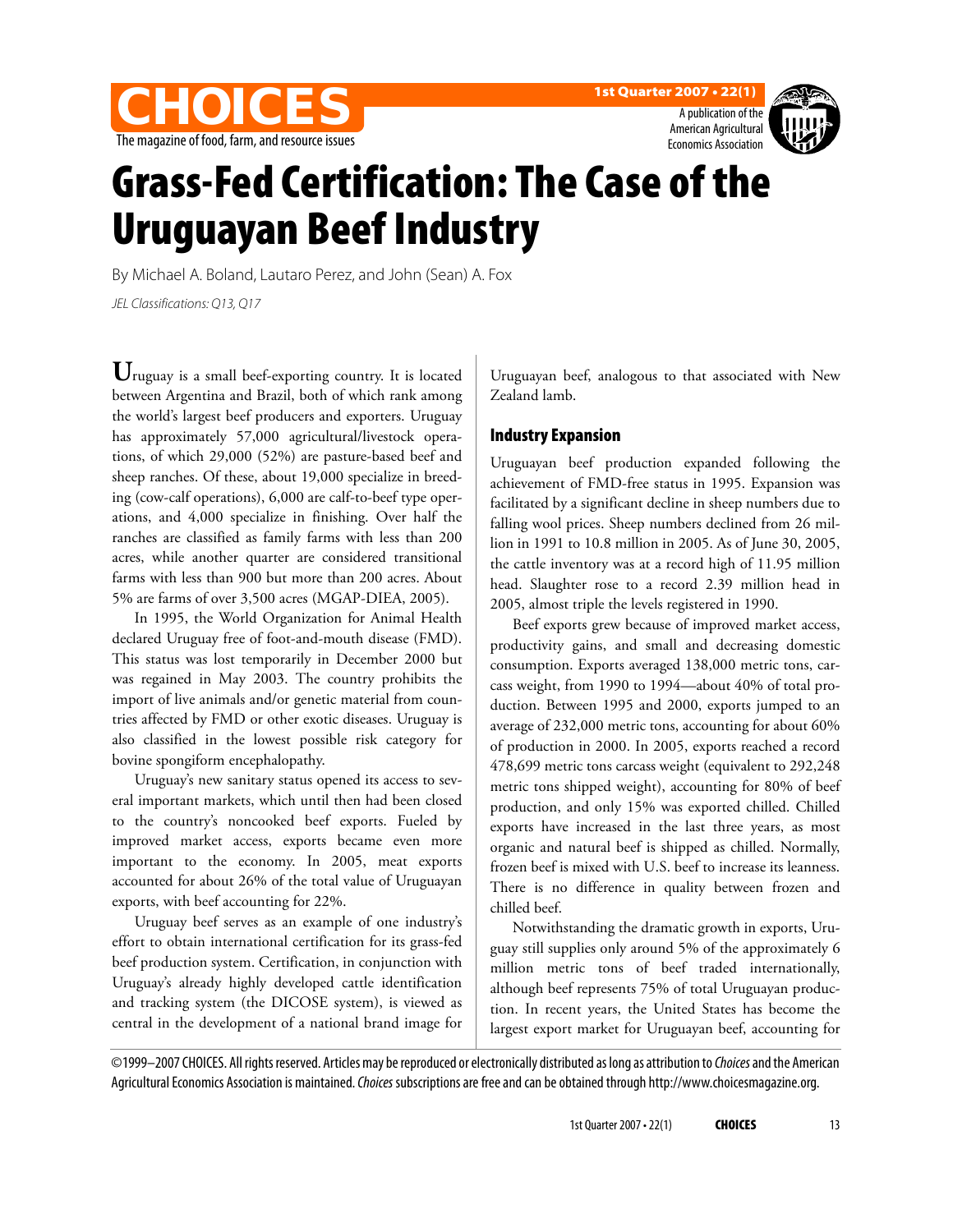

**Figure 1.** Uruguayan beef exports to the United States, 1995 to 2005.

52% and 76% of total tonnage of beef exports in 2004 and 2005, respectively. The market share decreased in 2006 due to increased demand from Russia in the first six months of 2006. Other major markets include Canada, European Union (EU) countries (United Kingdom, Germany, Spain, and Portugal), Israel, Russia, and Mercosur members (Argentina, Brazil, and Chile).

Beef exports to the United States are regulated by a World Trade Organization (WTO) negotiated tariff rate quota (TRQ) currently set at 20,000 metric tons per annum for chilled and frozen beef, as shown in Figure 1. Exports within the quota are subject to a nominal fixed tariff of 4.4¢ per kilogram (approximately 2¢ per pound), while above-quota exports are subject to an ad valorem tariff of 26.4%. Between 1995 and 2002, exports to the United States were generally limited by the quota. However, between 2003 and 2005, tight beef supplies and higher prices in the United States led to a significant increase in U.S. imports from Uruguay (nearly 210,000 metric tons

in 2005). The above-quota imports, on which the 26.4% tariff was paid, consisted primarily of lower-quality beef destined for the hamburger market. The structure of the U.S. market for Uruguayan beef has also changed in recent years. Between 2001 and 2004, the number of U.S. importers handling Uruguayan beef increased from 29 to 67, while the share for the top five importers fell from 86% to 56%.

#### The DICOSE Traceability System

In 1973, the Uruguayan government created the División de Controlar de Semovientes, today known as DICOSE, within the Ministry of Livestock, Agriculture, and Fisheries, to account for domestic animal stocks and movements (Marshall, Boland, & Conforte, 2002). The objective was to curtail smuggling and help with the eradication of FMD. Under the DICOSE system, farmers are given a code consisting of a region number, a police station number, and a farm number. Every time an animal is moved, bought, or

sold, the movement must be recorded and the animal accompanied by its paperwork. The system is similar to having a passport. Police sign all sales documentation, with copies going to the seller, the buyer, the Ministry, and the police. Ministry inspectors check all trucks and documentation at each slaughter plant before unloading. Farmers are audited at random every year, and they must present an annual animal stock balance.

With DICOSE, Uruguay was one of the first countries in the world to be able to trace animals back to their origins, and the Ministry could use the system to ensure that farmers and slaughter plants were complying with sanitary requirements. Once animals reach the carcass disassembly stage, however, it is virtually impossible to track each cut because of multiple cutting lines in most plants. Thus, while an individual cut cannot be traced back to an individual animal, it can be traced to a specific lot number. A system that would maintain individual identity for each animal as it moves through the car-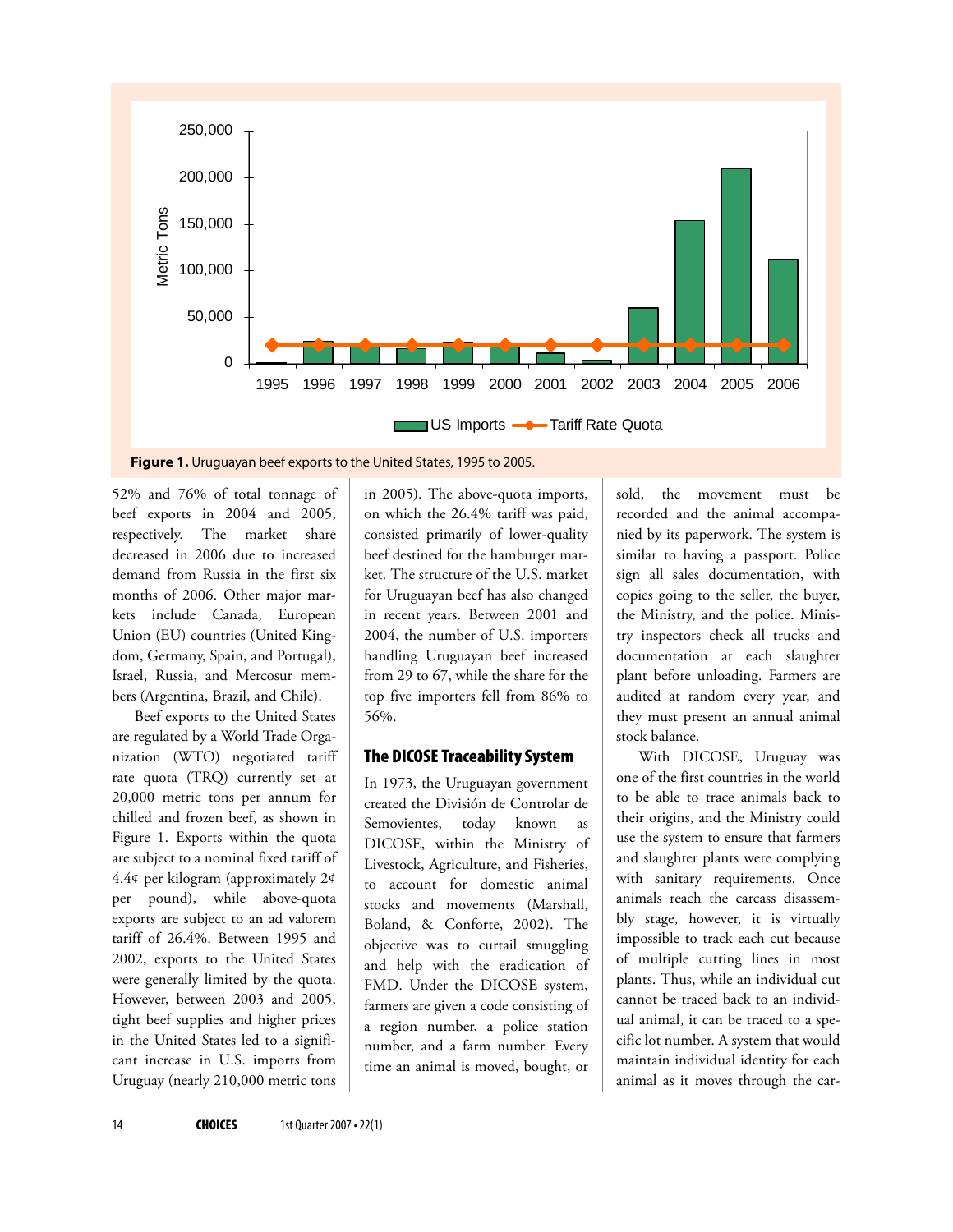

**Figure 2.** Uruguay's USDA Process Verified Certified Natural Beef label.

cass disassembly stage would be costly to implement, and there are currently no economic incentives for such a system. However, processors are now projecting plant layouts capable of tracing each individual cut in the deboning line. Some plants already provide this service for specific European consumers.

In September of 2006, Uruguay began a mandatory individual cattle traceability program. All animals born in September 2006 or later must be ear tagged (one visual tag and one radio frequency identification tag) for traceability purposes. The basic components of the Sistema de Indentificacíon y Registro Animal (Animal Identification and Record System) are

- individual animal identification,
- farm identification (for example, geographic identification; unique identification; and the DICOSE for farms, plants, and auction yards),
- recorded information, and
- ownership and cattle movement records.

Thus, Uruguay currently is able to track individual animals until they reach the plant and by animal lot in and after they leave the plant. In 2010, Uruguay will implement postplant meat traceability. Individual animal traceability has been mandated by Japan, South Korea, Canada, Australia, New Zealand (after October 2007), and the EU (only France, the United Kingdom, and Ireland are in compliance).

In the United States, 90% of cattle go through a feedlot system in which growth hormones are used to enhance feed efficiency and lower production cost. In contrast, Uruguayan cattle are fed primarily on pasture alone, and while some supplemental grain-based feed may be used, the use of growth hormones is strictly prohibited. Thus, Uruguay is also in compliance with EU rules on hormone use. In addition, antibiotics in feed are not used in pasture-based systems.

# Product Differentiation and **Certification**

Product differentiation is recognized as a key factor in enhancing demand for Uruguayan beef in export markets (Perez, Boland, & Schroeder, 2003). In 2001, the National Meat Institute (INAC— Instituto Nacional de Carnes) of Uruguay developed the "Certified Natural Meat Program of Uruguay," with the dual objectives of differentiating and increasing consumer confidence in Uruguayan meat products. The program involves international certification of compliance with various protocols in both the animal production and industrial phases of meat production. In August 2004, USDA announced that Uruguay's Certified Natural Beef is "Process Verified." In other words, the beef is verified according to this process of compliance (see Figure 2). The main components of the Certified Natural Meat Program of Uruguay are food safety, traceability, animal welfare, and environmental sustainability. These are expressed in the following claims made for animals marketed under the program:

- Source verified—All cattle can be fully traced from ranch to harvest, fabrication, and packaging. Identification of animals is by means of individual plastic ear tags.
- No added hormones—No growth hormones of any kind or equivalent growth promotants have ever been administered to the animals.
- Not fed antibiotics—No subtherapeutic antibiotics have been fed or administered as a supple-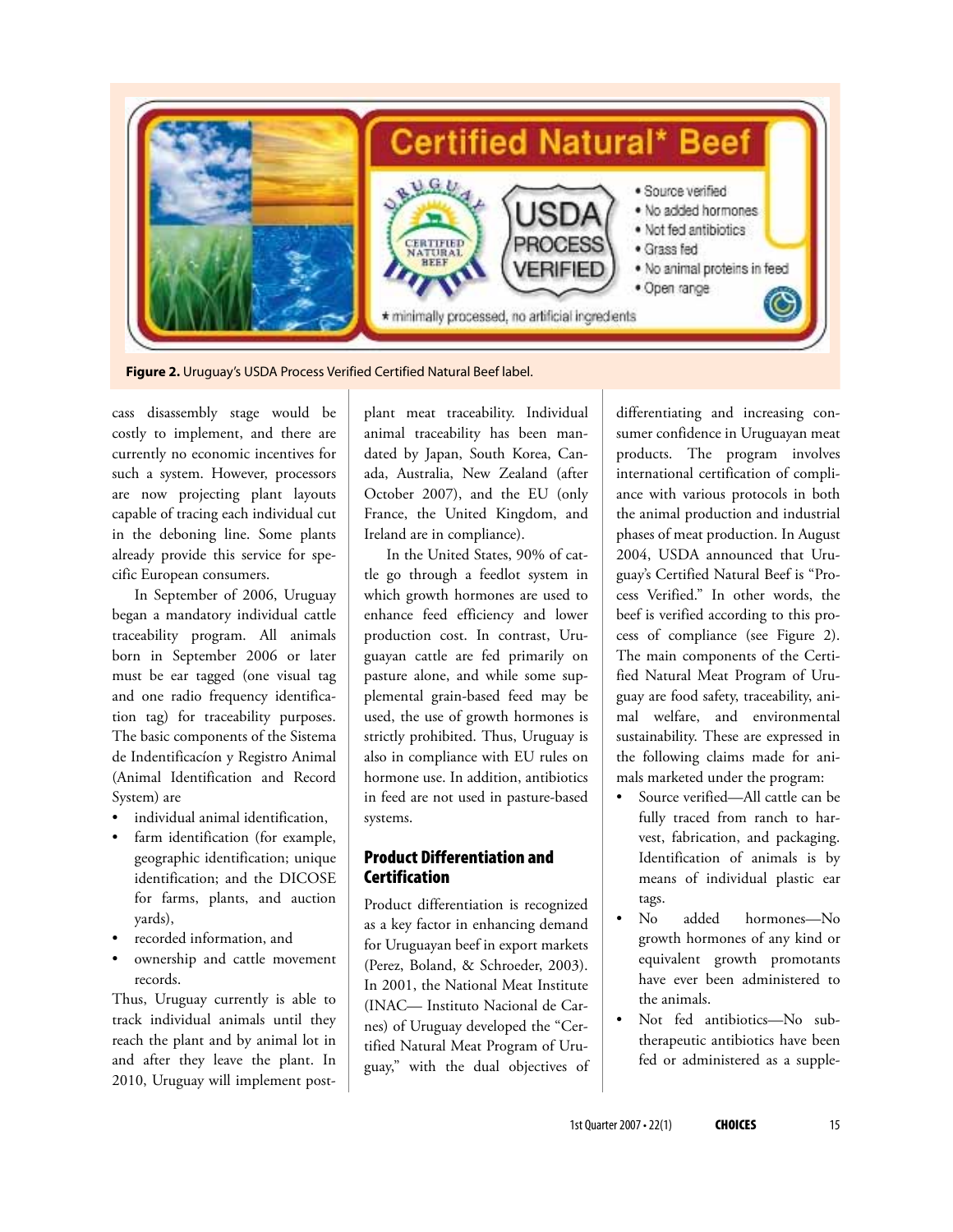ment in feed or water for the purpose of growth promotion.

- No animal proteins in feed—The animals have never been fed proteins of animal origin except maternal milk.
- Grass fed—All animals in the program have been grown, raised, and fattened on a grass diet. Restricted supplementation levels are accepted to support grazing.
- Open range—Animals have never been confined to yards or feedlots at any time in their lives, and are raised in open pastures year round.

The program is voluntary; members (farmers and slaughter plants) join with the objective of adding value to their product. Independent certification firms verify that members are in compliance with protocol claims, and thus certification involves the entire production chain from animal production to meat cutting, packing, and labeling. The country brand is "Uruguay Certified Natural Beef" and the label, shown in Figure 2, is the intellectual property of INAC. Its use is granted subject to endorsement of the accredited certifying firm.

Certification under this program links the product with its country of origin and essentially attempts to establish Uruguayan beef as a brand identity similar to that of New Zealand lamb as described by Clemens and Babcock (2004). However, there is one important difference. Uruguay is attempting to use a broad certification program based on USDA standards, whereas New Zealand is marketing the country without a formal certification program. Ultimately, the intent is a quality assurance program to certify that the whole country conforms to a process of producing high-quality grassfed beef. Table 1 shows the progress of the certification program.

### **Benefits of Certification**

The objective of certification is to differentiate Uruguayan beef from that of competitors and thereby enhance demand. To illustrate the potential benefits, consider the impact on exports to the United States. As noted, the majority of Uruguayan beef shipments to the United States in 2004 and 2005 were out of quota, as the country has only 2.8% of the quota compared with 54% for Australia and 30.6% for New Zealand, and these shipments were subject to the 26.4% tariff. Given the differential treatment of in- and outof-quota exports, exporters minimize tariff exposure by reserving the quota for higher-value chilled beef exports and shipping lower-priced manufacturing beef out of quota. Thus, demand for its beef outside the quota has changed Uruguay from a small to a major exporter of beef to the United States, and since 2003, the United States has been Uruguay's principal market.

In general, it is not economical to ship high-quality beef out of quota because the tariff would not allow the product to compete with U.S. domestic producers, with other exporters to the U.S. with more quota, or eventually with the alternatives for those cuts that Uruguayan exporters have in other international markets. However, because chilled beef still comprises only a small fraction of Uruguayan beef exports, the 20,000 ton quota is not yet a limiting factor. For example, in 2004, only 7,562 metric tons of high-quality chilled beef were shipped to the United States, and the remainder of the quota was filled with lower-quality frozen beef.

**Table 1.** Progress of the Uruguayan certification program, 2004 to June 2006.

|                                 | 2004   | 2005    | Jan. to<br>June<br>2006 |
|---------------------------------|--------|---------|-------------------------|
| <b>Certified farms</b>          | 56     | 186     | <b>277</b>              |
| Animals in<br>certified farms   | 90.000 | 300,000 | 550,000                 |
| Certified<br>slaughterhouses    | 1      | 3       | 10                      |
| <b>Exports (metric</b><br>tons) | 0      | 17      | 482                     |

## Lessons for the Future

Since eradicating FMD in 1995, Uruguay has been expanding its beef exports, particularly to the United States. In addition, acceptance of the DICOSE traceability system and the Uruguayan ban on growth hormones provide access to the EU market. Exports to the United States are constrained by a TRQ, and exports to the European Union are constrained by a WTO-negotiated Hilton quota. Uruguay has 6,300 carcass tons in the quota, which must be boneless. Eligible animals must have been exclusively pasture raised since their weaning. The beef is produced from animals kept on registered and approved farms that comply with conditions of production of animals eligible for the European Union as determined and verified by Uruguayan authorities.

To date, Uruguay has filled its U.S. TRQ with a combination of high- and low-quality beef. Certification of Uruguayan natural grass-fed beef would differentiate and enhance demand for high-quality Uruguayan beef and would be expected to lead to a situation in which the entire TRQ is filled with high-quality beef. Additional enhancements in demand as a result of certification would benefit the holders of the TRQ permits, but because overall demand for Uru